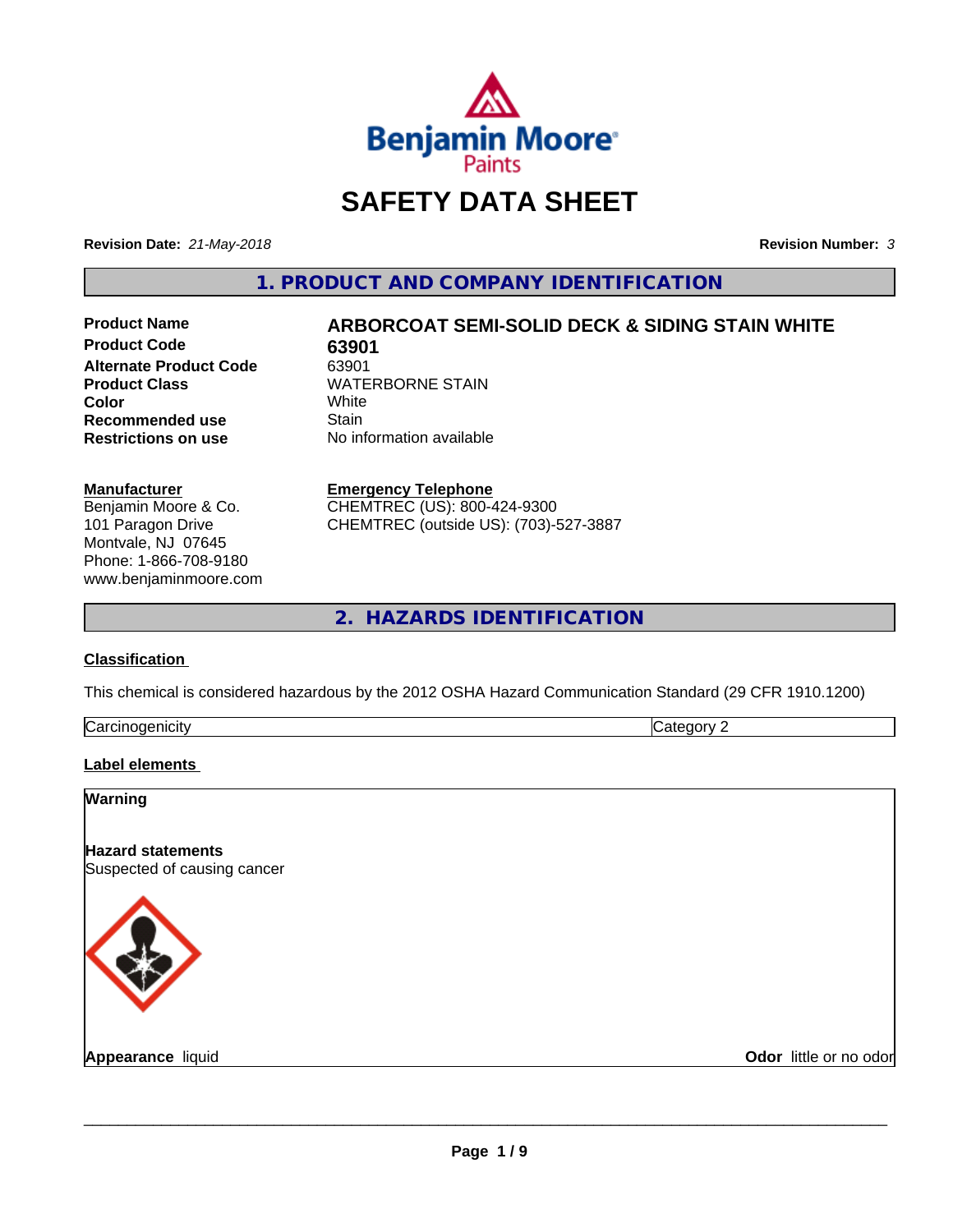#### **Precautionary Statements - Prevention**

Obtain special instructions before use Do not handle until all safety precautions have been read and understood Use personal protective equipment as required

#### **Precautionary Statements - Response**

IF exposed or concerned: Get medical advice/attention

#### **Precautionary Statements - Storage**

Store locked up

#### **Precautionary Statements - Disposal**

Dispose of contents/container to an approved waste disposal plant

#### **Hazards not otherwise classified (HNOC)**

Not applicable

#### **Other information**

No information available

#### **3. COMPOSITION INFORMATION ON COMPONENTS**

\_\_\_\_\_\_\_\_\_\_\_\_\_\_\_\_\_\_\_\_\_\_\_\_\_\_\_\_\_\_\_\_\_\_\_\_\_\_\_\_\_\_\_\_\_\_\_\_\_\_\_\_\_\_\_\_\_\_\_\_\_\_\_\_\_\_\_\_\_\_\_\_\_\_\_\_\_\_\_\_\_\_\_\_\_\_\_\_\_\_\_\_\_

| <b>Chemical name</b>                                                         | <b>CAS No.</b> | Weight-% |
|------------------------------------------------------------------------------|----------------|----------|
| Titanium dioxide                                                             | 13463-67-7     |          |
| Silica, amorphous                                                            | 7631-86-9      |          |
| Propanoic acid, 2-methyl-, monoester with<br>2,2,4-trimethyl-1,3-pentanediol | 25265-77-4     |          |
| Zinc oxide                                                                   | 1314-13-2      |          |
| Urea, N-(3,4-dichlorophenyl)-N,N-dimethyl-                                   | 330-54-1       | 0.5      |

#### **4. FIRST AID MEASURES**

| <b>General Advice</b>                            | No hazards which require special first aid measures.                                                     |
|--------------------------------------------------|----------------------------------------------------------------------------------------------------------|
| <b>Eye Contact</b>                               | Rinse thoroughly with plenty of water for at least 15 minutes and consult a<br>physician.                |
| <b>Skin Contact</b>                              | Wash off immediately with soap and plenty of water while removing all<br>contaminated clothes and shoes. |
| <b>Inhalation</b>                                | Move to fresh air. If symptoms persist, call a physician.                                                |
| Ingestion                                        | Clean mouth with water and afterwards drink plenty of water. Consult a physician<br>if necessary.        |
| <b>Most Important</b><br><b>Symptoms/Effects</b> | None known.                                                                                              |
| <b>Notes To Physician</b>                        | Treat symptomatically.                                                                                   |
|                                                  |                                                                                                          |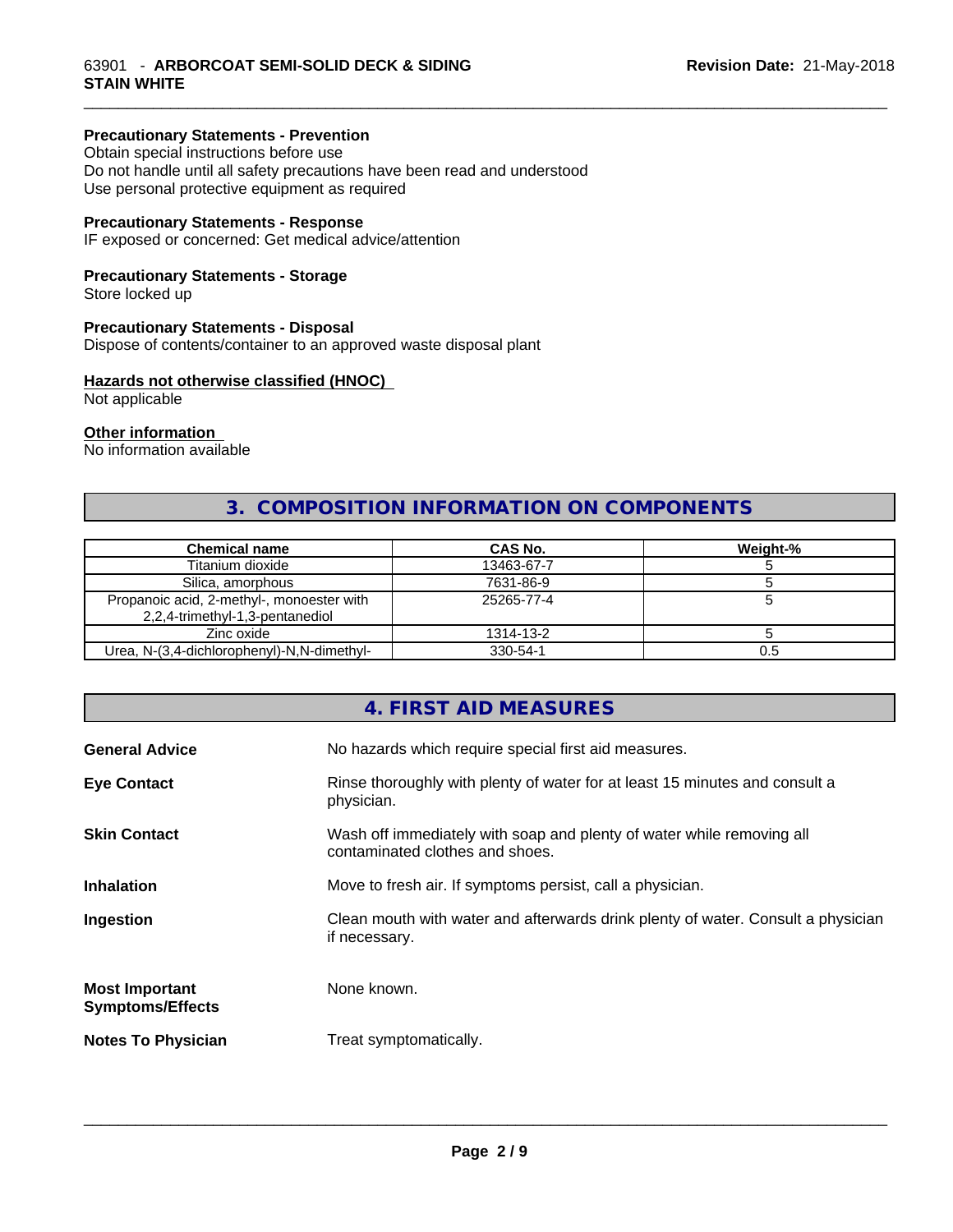## **5. FIRE-FIGHTING MEASURES**

\_\_\_\_\_\_\_\_\_\_\_\_\_\_\_\_\_\_\_\_\_\_\_\_\_\_\_\_\_\_\_\_\_\_\_\_\_\_\_\_\_\_\_\_\_\_\_\_\_\_\_\_\_\_\_\_\_\_\_\_\_\_\_\_\_\_\_\_\_\_\_\_\_\_\_\_\_\_\_\_\_\_\_\_\_\_\_\_\_\_\_\_\_

| Lower flammability limit:<br><b>Upper flammability limit:</b>                                                               |  | Not applicable<br>Not applicable                                                                                                                                                                                     |  |
|-----------------------------------------------------------------------------------------------------------------------------|--|----------------------------------------------------------------------------------------------------------------------------------------------------------------------------------------------------------------------|--|
| <b>Flammability Limits In Air</b>                                                                                           |  |                                                                                                                                                                                                                      |  |
| Flash Point (°C)<br><b>Method</b>                                                                                           |  | Not applicable<br>Not applicable                                                                                                                                                                                     |  |
| <b>Flash Point Data</b><br>Flash Point (°F)                                                                                 |  | Not applicable                                                                                                                                                                                                       |  |
| <b>Sensitivity To Static Discharge</b>                                                                                      |  | No.                                                                                                                                                                                                                  |  |
| <b>Sensitivity To Mechanical Impact</b>                                                                                     |  | No.                                                                                                                                                                                                                  |  |
| <b>Protective Equipment And Precautions For</b><br><b>Firefighters</b><br><b>Specific Hazards Arising From The Chemical</b> |  | As in any fire, wear self-contained breathing apparatus<br>pressure-demand, MSHA/NIOSH (approved or equivalent)<br>and full protective gear.<br>Closed containers may rupture if exposed to fire or<br>extreme heat. |  |
|                                                                                                                             |  |                                                                                                                                                                                                                      |  |
|                                                                                                                             |  |                                                                                                                                                                                                                      |  |

- 0 Not Hazardous
- 1 Slightly
- 2 Moderate
- 3 High
- 4 Severe

*The ratings assigned are only suggested ratings, the contractor/employer has ultimate responsibilities for NFPA ratings where this system is used.*

*Additional information regarding the NFPA rating system is available from the National Fire Protection Agency (NFPA) at www.nfpa.org.*

#### **6. ACCIDENTAL RELEASE MEASURES**

| <b>Personal Precautions</b>      | Avoid contact with skin, eyes and clothing. Ensure adequate ventilation.                             |
|----------------------------------|------------------------------------------------------------------------------------------------------|
| <b>Other Information</b>         | Prevent further leakage or spillage if safe to do so.                                                |
| <b>Environmental precautions</b> | See Section 12 for additional Ecological Information.                                                |
| <b>Methods For Clean-Up</b>      | Soak up with inert absorbent material. Sweep up and shovel into suitable<br>containers for disposal. |
|                                  | $\tau$ is a linear into a ninet of $\sigma$                                                          |

**7. HANDLING AND STORAGE**

Handling **Handling** Avoid contact with skin, eyes and clothing. Avoid breathing vapors, spray mists or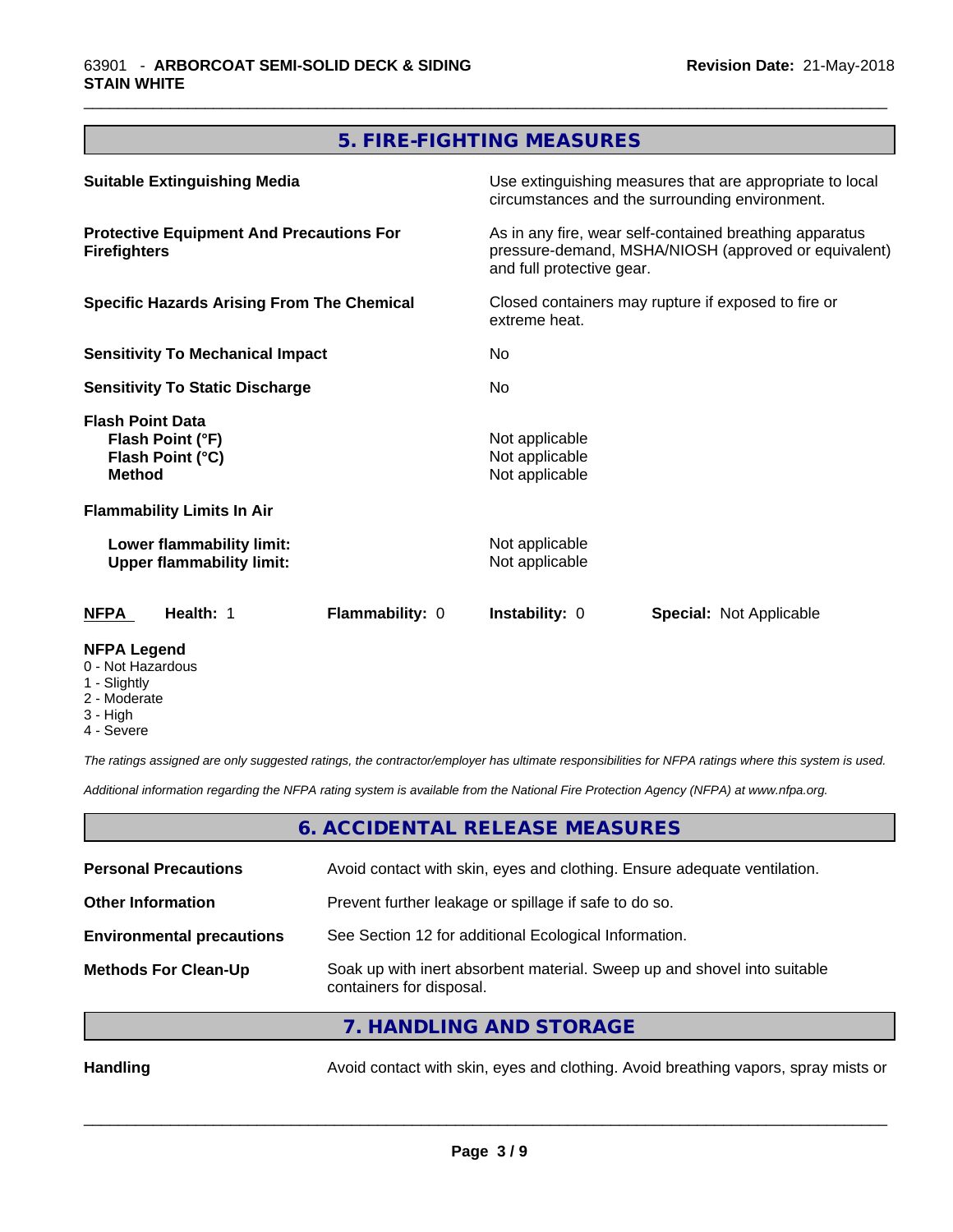sanding dust. In case of insufficient ventilation, wear suitable respiratory equipment.

\_\_\_\_\_\_\_\_\_\_\_\_\_\_\_\_\_\_\_\_\_\_\_\_\_\_\_\_\_\_\_\_\_\_\_\_\_\_\_\_\_\_\_\_\_\_\_\_\_\_\_\_\_\_\_\_\_\_\_\_\_\_\_\_\_\_\_\_\_\_\_\_\_\_\_\_\_\_\_\_\_\_\_\_\_\_\_\_\_\_\_\_\_

#### **Storage** Keep container tightly closed. Keep out of the reach of children.

**Incompatible Materials** No information available

#### **8. EXPOSURE CONTROLS/PERSONAL PROTECTION**

#### **Exposure Limits**

| <b>Chemical name</b>                       | <b>ACGIH TLV</b>                               | <b>OSHA PEL</b>                               |
|--------------------------------------------|------------------------------------------------|-----------------------------------------------|
|                                            |                                                |                                               |
| Titanium dioxide                           | 10 mg/m $3$ - TWA                              | 15 mg/m <sup>3</sup> - TWA                    |
| Silica, amorphous                          | N/E                                            | 20 mppcf - TWA                                |
| Zinc oxide                                 | $2 \text{ mg/m}^3$ - TWA<br>10 mg/m $3$ - STEL | $5 \text{ mg/m}^3$ - TWA<br>15 mg/m $3$ - TWA |
| Urea, N-(3,4-dichlorophenyl)-N,N-dimethyl- | 10 mg/m $3$ - TWA                              | N/E                                           |

#### **Legend**

ACGIH - American Conference of Governmental Industrial Hygienists Exposure Limits OSHA - Occupational Safety & Health Administration Exposure Limits N/E - Not Established

**Engineering Measures** Ensure adequate ventilation, especially in confined areas.

| <b>Personal Protective Equipment</b> |                                                                                                                                     |
|--------------------------------------|-------------------------------------------------------------------------------------------------------------------------------------|
| <b>Eye/Face Protection</b>           | Safety glasses with side-shields.                                                                                                   |
| <b>Skin Protection</b>               | Protective gloves and impervious clothing.                                                                                          |
| <b>Respiratory Protection</b>        | In case of insufficient ventilation wear suitable respiratory equipment.                                                            |
| <b>Hygiene Measures</b>              | Avoid contact with skin, eyes and clothing. Remove and wash contaminated<br>clothing before re-use. Wash thoroughly after handling. |

#### **9. PHYSICAL AND CHEMICAL PROPERTIES**

| Appearance                        | liquid                   |
|-----------------------------------|--------------------------|
| Odor                              | little or no odor        |
| <b>Odor Threshold</b>             | No information available |
| Density (Ibs/gal)                 | $10.1 - 10.5$            |
| <b>Specific Gravity</b>           | $1.21 - 1.26$            |
| рH                                | No information available |
| <b>Viscosity (cps)</b>            | No information available |
| Solubility(ies)                   | No information available |
| <b>Water solubility</b>           | No information available |
| <b>Evaporation Rate</b>           | No information available |
| Vapor pressure @20 °C (kPa)       | No information available |
| Vapor density                     | No information available |
| Wt. % Solids                      | 45 - 65                  |
| Vol. % Solids                     | $35 - 55$                |
| Wt. % Volatiles                   | $35 - 55$                |
| Vol. % Volatiles                  | 45 - 65                  |
| <b>VOC Regulatory Limit (g/L)</b> | ~< 100                   |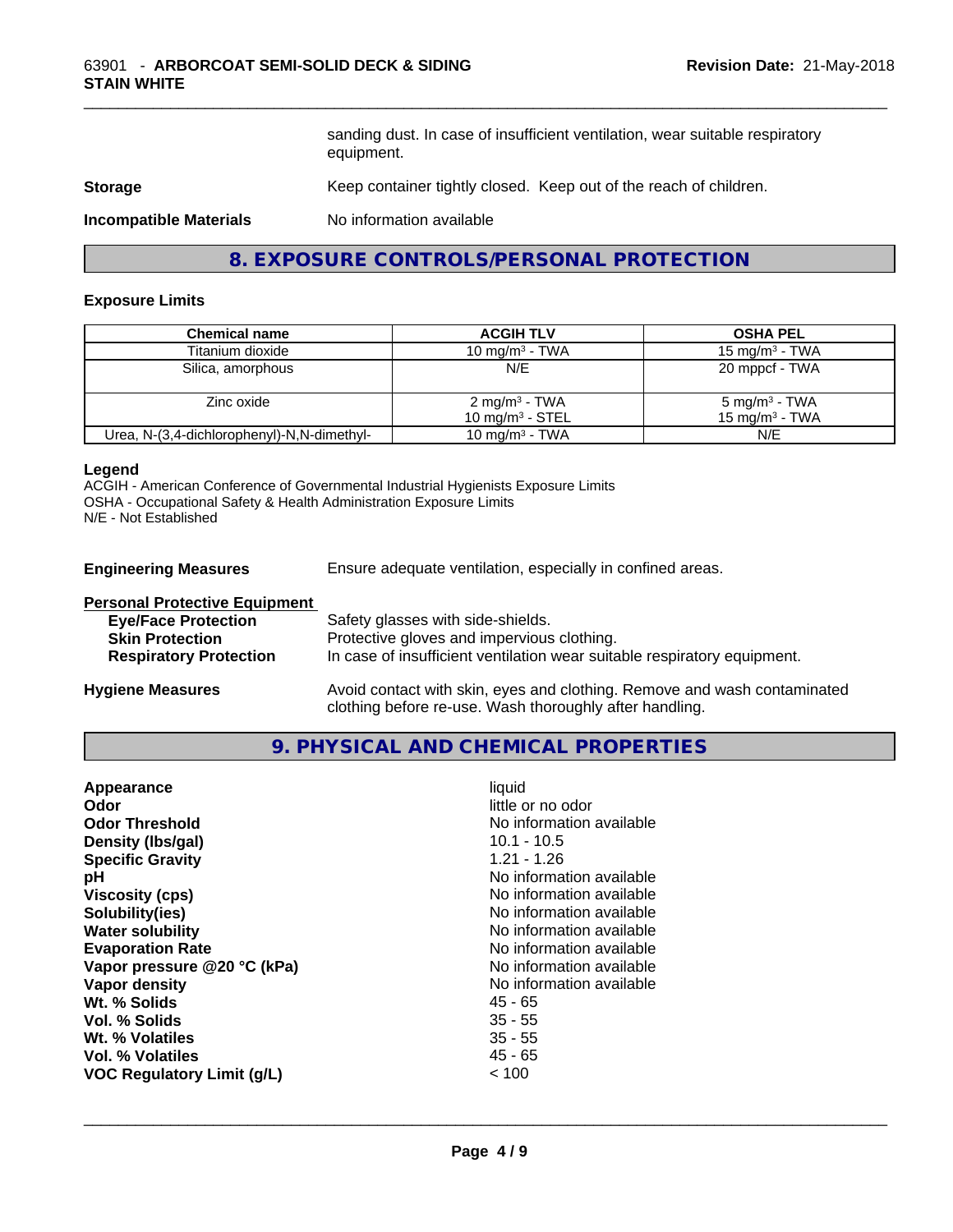| <b>Boiling Point (°F)</b>            | 212                      |
|--------------------------------------|--------------------------|
| <b>Boiling Point (°C)</b>            | 100                      |
| <b>Freezing Point (°F)</b>           | 32                       |
| <b>Freezing Point (°C)</b>           | 0                        |
| Flash Point (°F)                     | Not applicable           |
| Flash Point (°C)                     | Not applicable           |
| <b>Method</b>                        | Not applicable           |
| Flammability (solid, gas)            | Not applicable           |
| <b>Upper flammability limit:</b>     | Not applicable           |
| Lower flammability limit:            | Not applicable           |
| <b>Autoignition Temperature (°F)</b> | No information available |
| <b>Autoignition Temperature (°C)</b> | No information available |
| Decomposition Temperature (°F)       | No information available |
| Decomposition Temperature (°C)       | No information available |
| <b>Partition coefficient</b>         | No information available |

\_\_\_\_\_\_\_\_\_\_\_\_\_\_\_\_\_\_\_\_\_\_\_\_\_\_\_\_\_\_\_\_\_\_\_\_\_\_\_\_\_\_\_\_\_\_\_\_\_\_\_\_\_\_\_\_\_\_\_\_\_\_\_\_\_\_\_\_\_\_\_\_\_\_\_\_\_\_\_\_\_\_\_\_\_\_\_\_\_\_\_\_\_

### **10. STABILITY AND REACTIVITY**

| <b>Reactivity</b>                         | Not Applicable                           |
|-------------------------------------------|------------------------------------------|
| <b>Chemical Stability</b>                 | Stable under normal conditions.          |
| <b>Conditions to avoid</b>                | Prevent from freezing.                   |
| <b>Incompatible Materials</b>             | No materials to be especially mentioned. |
| <b>Hazardous Decomposition Products</b>   | None under normal use.                   |
| <b>Possibility of hazardous reactions</b> | None under normal conditions of use.     |

## **11. TOXICOLOGICAL INFORMATION**

| <b>Product Information</b>                                                                 |                                                                                                                                                 |  |  |
|--------------------------------------------------------------------------------------------|-------------------------------------------------------------------------------------------------------------------------------------------------|--|--|
| Information on likely routes of exposure                                                   |                                                                                                                                                 |  |  |
|                                                                                            | Principal Routes of Exposure Eye contact, skin contact and inhalation.                                                                          |  |  |
| <u> Acute Toxicity</u>                                                                     |                                                                                                                                                 |  |  |
| <b>Product Information</b>                                                                 | No information available                                                                                                                        |  |  |
| Symptoms related to the physical, chemical and toxicological characteristics               |                                                                                                                                                 |  |  |
| <b>Symptoms</b>                                                                            | No information available                                                                                                                        |  |  |
| Delayed and immediate effects as well as chronic effects from short and long-term exposure |                                                                                                                                                 |  |  |
| Eye contact<br>Skin contact                                                                | May cause slight irritation.<br>Substance may cause slight skin irritation. Prolonged or repeated contact may dry<br>skin and cause irritation. |  |  |
| Inhalation<br>Ingestion                                                                    | May cause irritation of respiratory tract.<br>Ingestion may cause gastrointestinal irritation, nausea, vomiting and diarrhea.                   |  |  |
|                                                                                            |                                                                                                                                                 |  |  |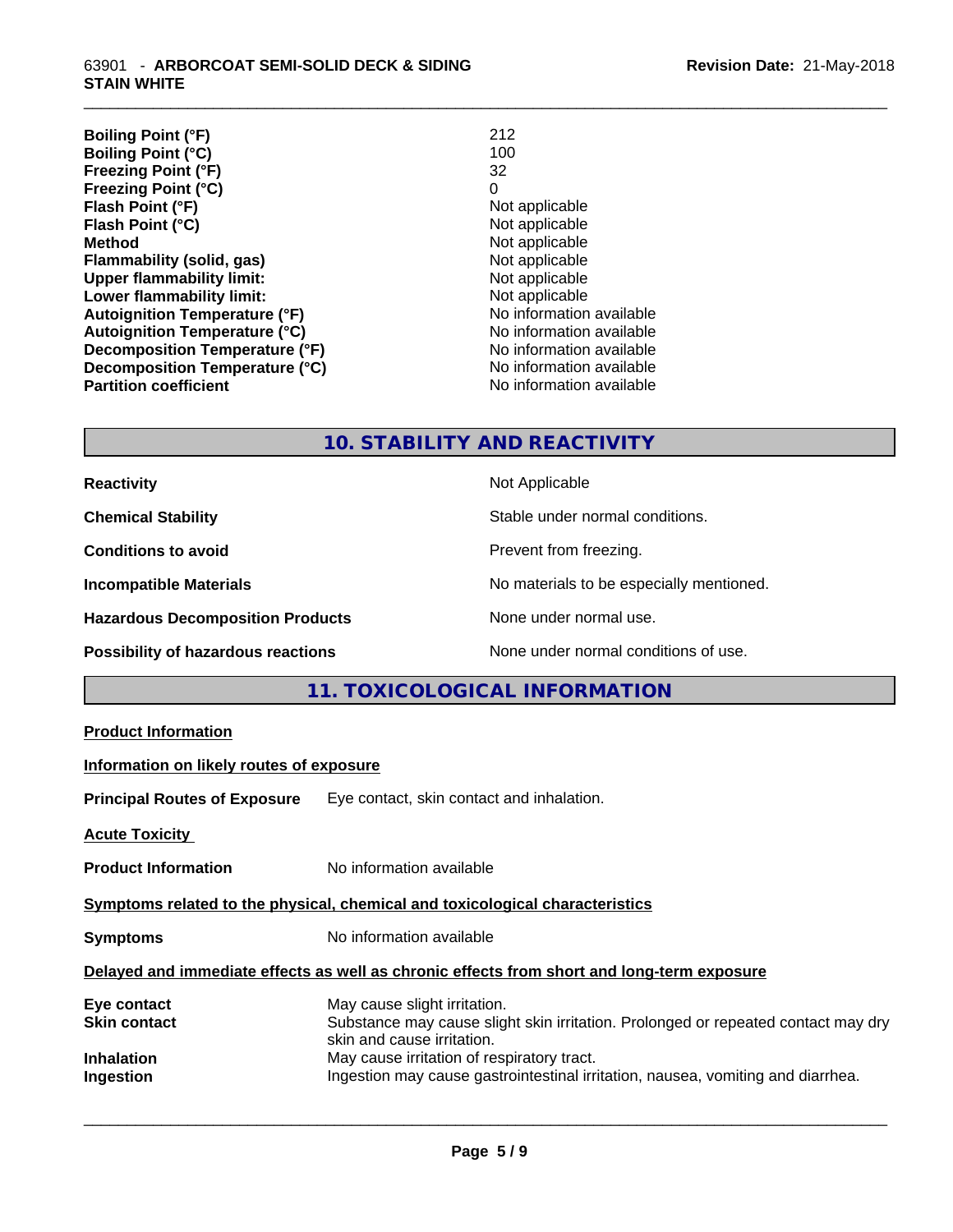| <b>Sensitization</b>            | No information available  |
|---------------------------------|---------------------------|
| <b>Neurological Effects</b>     | No information available. |
| <b>Mutagenic Effects</b>        | No information available. |
| <b>Reproductive Effects</b>     | No information available. |
| <b>Developmental Effects</b>    | No information available. |
| Target organ effects            | No information available. |
| <b>STOT - single exposure</b>   | No information available. |
| <b>STOT - repeated exposure</b> | No information available. |
| Other adverse effects           | No information available. |
| <b>Aspiration Hazard</b>        | No information available  |
|                                 |                           |

#### **Numerical measures of toxicity**

#### **The following values are calculated based on chapter 3.1 of the GHS document**

| <b>ATEmix (oral)</b>   | 57157 mg/kg |
|------------------------|-------------|
| <b>ATEmix (dermal)</b> | 64632 mg/kg |

#### **Component Information**

Titanium dioxide LD50 Oral: > 10000 mg/kg (Rat) Silica, amorphous LD50 Oral: > 5000 mg/kg (Rat) LD50 Dermal: 2,000 mg/kg (Rabbit) LC50 Inhalation (Dust): > 2 mg/L Zinc oxide LD50 Oral: 5000 mg/kg (Rat) LC50 Inhalation (Dust):  $> 5700$  mg/m<sup>3</sup> (Rat, 4 hr.) Urea, N-(3,4-dichlorophenyl)-N,N-dimethyl- LD50 Oral: 1017 mg/kg (Rat) LD50 Dermal: > 5000 mg/kg (Rat)

#### **Carcinogenicity**

*The information below indicateswhether each agency has listed any ingredient as a carcinogen:.*

| <b>Chemical name</b>                | <b>IARC</b>                    | <b>NTP</b> | ດຂ⊔ ∧<br>יוחט |
|-------------------------------------|--------------------------------|------------|---------------|
|                                     | . .<br>2B<br>Human<br>Possible |            | Listed        |
| $-1$<br>. dioxide<br><b>Itanium</b> | Carcinogen                     |            |               |

• Although IARC has classified titanium dioxide as possibly carcinogenic to humans (2B), their summary concludes: "No significant exposure to titanium dioxide is thought to occur during the use of products in which titanium dioxide is bound to other materials, such as paint."

#### **Legend**

IARC - International Agency for Research on Cancer NTP - National Toxicity Program OSHA - Occupational Safety & Health Administration

**12. ECOLOGICAL INFORMATION**

#### **Ecotoxicity Effects**

The environmental impact of this product has not been fully investigated.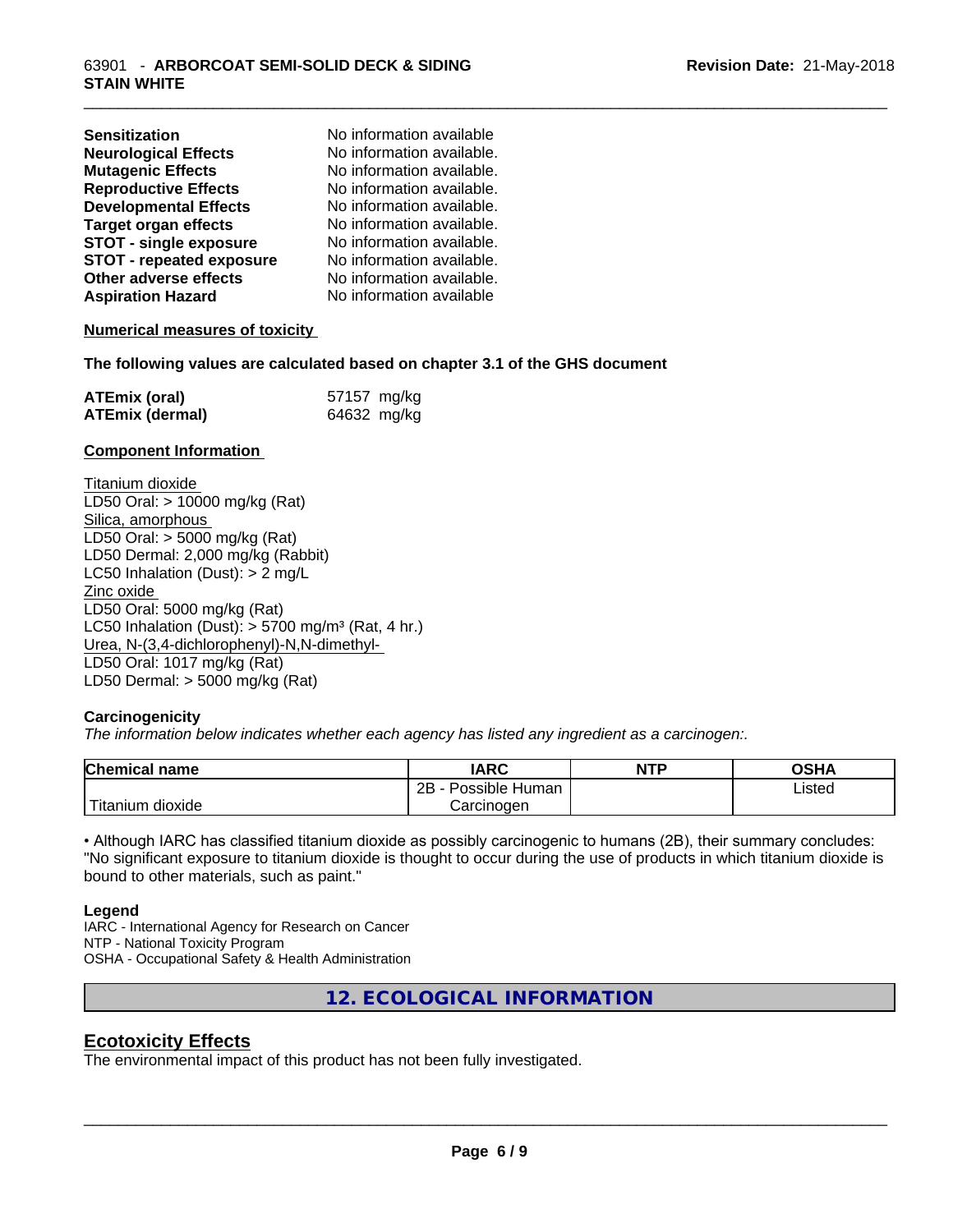\_\_\_\_\_\_\_\_\_\_\_\_\_\_\_\_\_\_\_\_\_\_\_\_\_\_\_\_\_\_\_\_\_\_\_\_\_\_\_\_\_\_\_\_\_\_\_\_\_\_\_\_\_\_\_\_\_\_\_\_\_\_\_\_\_\_\_\_\_\_\_\_\_\_\_\_\_\_\_\_\_\_\_\_\_\_\_\_\_\_\_\_\_

#### **Product Information**

#### **Acute Toxicity to Fish**

No information available

#### **Acute Toxicity to Aquatic Invertebrates**

No information available

#### **Acute Toxicity to Aquatic Plants**

No information available

#### **Persistence / Degradability**

No information available.

#### **Bioaccumulation**

No information available.

#### **Mobility in Environmental Media**

No information available.

#### **Ozone**

No information available

#### **Component Information**

#### **Acute Toxicity to Fish**

#### Titanium dioxide

 $LC50:$  > 1000 mg/L (Fathead Minnow - 96 hr.) Urea, N-(3,4-dichlorophenyl)-N,N-dimethyl- LC50: 3.5 mg/L (Rainbow Trout - 96 hr.)

#### **Acute Toxicity to Aquatic Invertebrates**

No information available

#### **Acute Toxicity to Aquatic Plants**

No information available

|                              | 13. DISPOSAL CONSIDERATIONS                                                                                                                                                                                               |
|------------------------------|---------------------------------------------------------------------------------------------------------------------------------------------------------------------------------------------------------------------------|
| <b>Waste Disposal Method</b> | Dispose of in accordance with federal, state, and local regulations. Local<br>requirements may vary, consult your sanitation department or state-designated<br>environmental protection agency for more disposal options. |
|                              | <b>14. TRANSPORT INFORMATION</b>                                                                                                                                                                                          |
| <b>DOT</b>                   | Not regulated                                                                                                                                                                                                             |
| <b>ICAO/IATA</b>             | Not regulated                                                                                                                                                                                                             |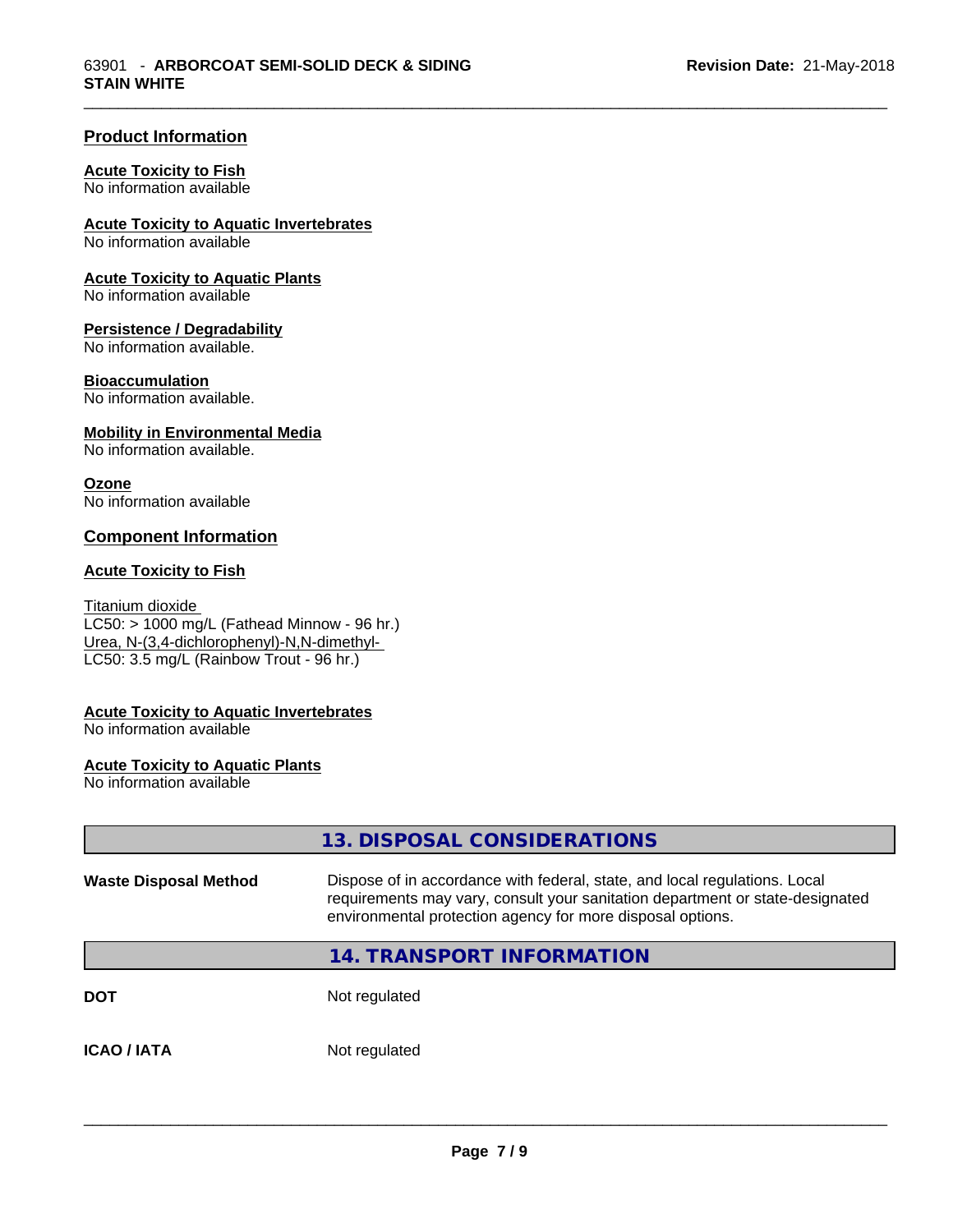**IMDG / IMO** Not regulated

#### **15. REGULATORY INFORMATION**

\_\_\_\_\_\_\_\_\_\_\_\_\_\_\_\_\_\_\_\_\_\_\_\_\_\_\_\_\_\_\_\_\_\_\_\_\_\_\_\_\_\_\_\_\_\_\_\_\_\_\_\_\_\_\_\_\_\_\_\_\_\_\_\_\_\_\_\_\_\_\_\_\_\_\_\_\_\_\_\_\_\_\_\_\_\_\_\_\_\_\_\_\_

#### **International Inventories**

| <b>TSCA: United States</b> | Yes - All components are listed or exempt. |
|----------------------------|--------------------------------------------|
| <b>DSL: Canada</b>         | Yes - All components are listed or exempt. |

#### **Federal Regulations**

#### **SARA 311/312 hazardous categorization**

| No  |
|-----|
| Yes |
| N٥  |
| Nο  |
| N٥  |
|     |

#### **SARA 313**

Section 313 of Title III of the Superfund Amendments and Reauthorization Act of 1986 (SARA). This product contains a chemical or chemicals which are subject to the reporting requirements of the Act and Title 40 of the Code of Federal Regulations, Part 372:

| <b>Chemical name</b> | <b>CAS No.</b> | Weight-% | <b>CERCLA/SARA 313</b>     |
|----------------------|----------------|----------|----------------------------|
|                      |                |          | (de minimis concentration) |
| Zinc oxide           | 1314-13-2      |          |                            |

#### **Clean Air Act,Section 112 Hazardous Air Pollutants (HAPs) (see 40 CFR 61)**

This product contains the following HAPs:

*None*

#### **US State Regulations**

#### **California Proposition 65**

**A WARNING:** Cancer and Reproductive Harm– www.P65warnings.ca.gov

#### **State Right-to-Know**

| <b>Chemical name</b>                 | Massachusetts | <b>New Jersey</b> | Pennsylvania |
|--------------------------------------|---------------|-------------------|--------------|
| Titanium dioxide                     |               |                   |              |
| Silica, amorphous                    |               |                   |              |
| Zinc oxide                           |               |                   |              |
| Urea.                                |               |                   |              |
| N-(3,4-dichlorophenyl)-N,N-dimethyl- |               |                   |              |

**Legend**

X - Listed